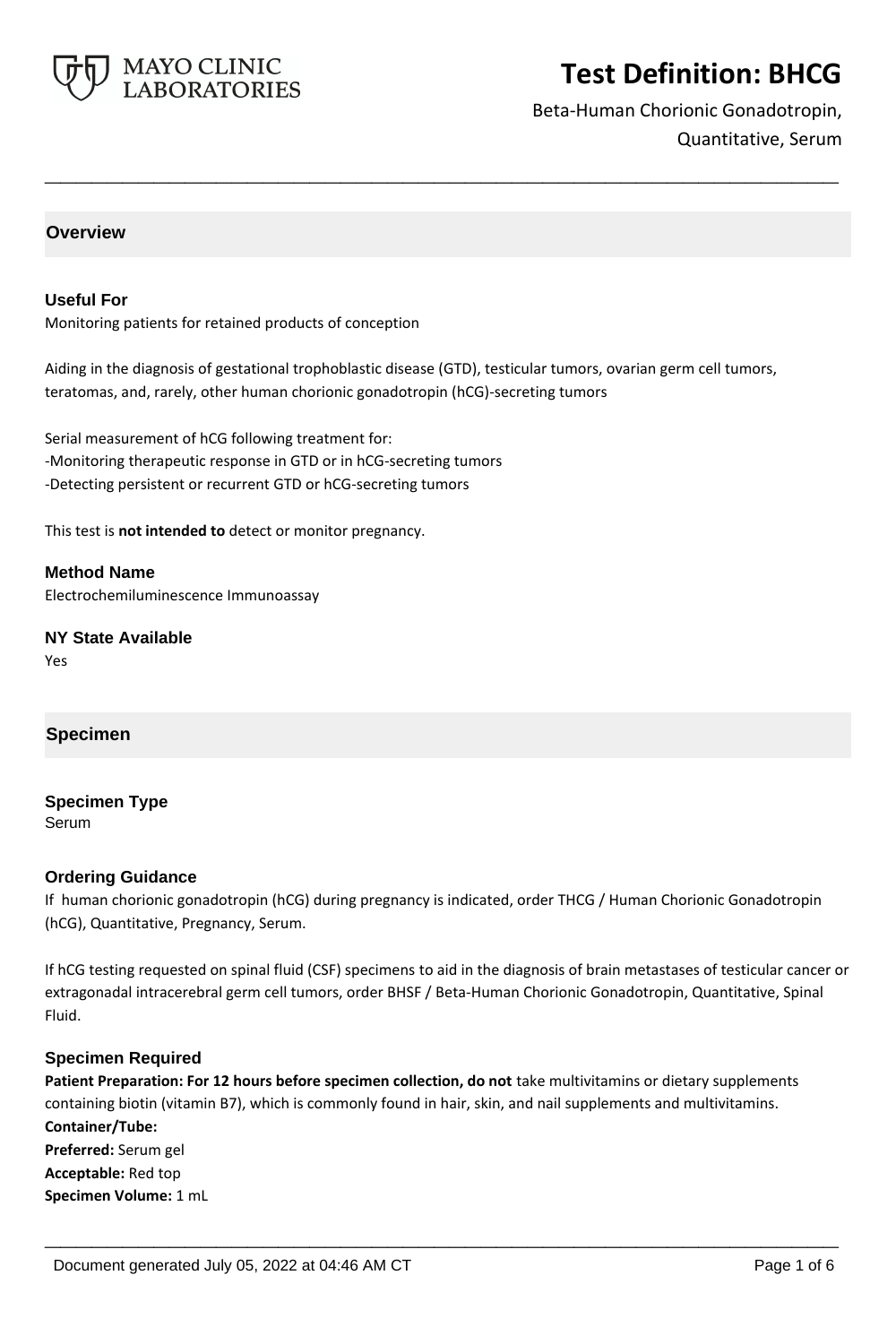

Beta-Human Chorionic Gonadotropin, Quantitative, Serum

### **Forms**

If not ordering electronically, complete, print, and send an [Oncology Test Request](https://www.mayocliniclabs.com/it-mmfiles/oncology-request-form.pdf) (T729) with the specimen.

#### **Specimen Minimum Volume**

0.75 mL

## **Reject Due To**

| Gross hemolysis | Reject |
|-----------------|--------|
| Gross lipemia   | OK     |

**\_\_\_\_\_\_\_\_\_\_\_\_\_\_\_\_\_\_\_\_\_\_\_\_\_\_\_\_\_\_\_\_\_\_\_\_\_\_\_\_\_\_\_\_\_\_\_\_\_\_\_**

### **Specimen Stability Information**

| <b>Specimen Type</b> | <b>Temperature</b>       | <b>Time</b>       | <b>Special Container</b> |
|----------------------|--------------------------|-------------------|--------------------------|
| Serum                | Refrigerated (preferred) | <sup>7</sup> days |                          |
|                      | Frozen                   | 90 days           |                          |
|                      | Ambient                  | 7 davs            |                          |

## **Clinical & Interpretive**

### **Clinical Information**

Human chorionic gonadotropin (hCG) is a glycoprotein hormone (molecular weight: MW approximately 36,000 Dalton: Da) consisting of 2 noncovalently bound subunits. The alpha subunit (92-amino acids; "naked" protein MW 10,205 Da) is essentially identical to that of luteinizing hormone (LH), follicle-stimulating hormone, and thyrotropin (previously known as thyroid-stimulating hormone: TSH). The alpha subunit is essential for receptor transactivation. The different beta subunits of the above hormones are transcribed from separate genes, show less homology, and convey the receptor-specificity of the dimeric hormones. The chorionic gonadotropin, beta gene (coding for a 145-amino acid, "naked" protein MW 15,531 Da, glycosylated subunit MW approximately 22,500 Da) is highly homologous to the beta subunit of LH and acts through the same receptor. However, while LH is a classical tropic pituitary hormone, hCG does not usually circulate in significant concentrations. In pregnant primates (including humans) it is synthesized in the placenta and maintains the corpus luteum and, hence, progesterone production, during the first trimester. Thereafter, the placenta produces steroid hormones, diminishing the role of hCG. hCG concentrations fall, leveling off around week 20, significantly above prepregnancy levels. After delivery, miscarriage, or pregnancy termination, hCG falls with a half-life of 24 to 36 hours, until prepregnancy levels are reached.

Outside of pregnancy, hCG may be secreted by abnormal germ cell, placental, or embryonal tissues, in particular seminomatous and nonseminomatous testicular tumors; ovarian germ cell tumors; gestational trophoblastic disease (GTD: hydatidiform mole and choriocarcinoma); and benign or malignant nontesticular teratomas. Rarely, other tumors including hepatic, neuroendocrine, breast, ovarian, pancreatic, cervical, and gastric cancers may secrete hCG, usually in relatively modest quantities.

**\_\_\_\_\_\_\_\_\_\_\_\_\_\_\_\_\_\_\_\_\_\_\_\_\_\_\_\_\_\_\_\_\_\_\_\_\_\_\_\_\_\_\_\_\_\_\_\_\_\_\_**

During pathological hCG production, the highly coordinated secretion of alpha and beta subunits of hCG may be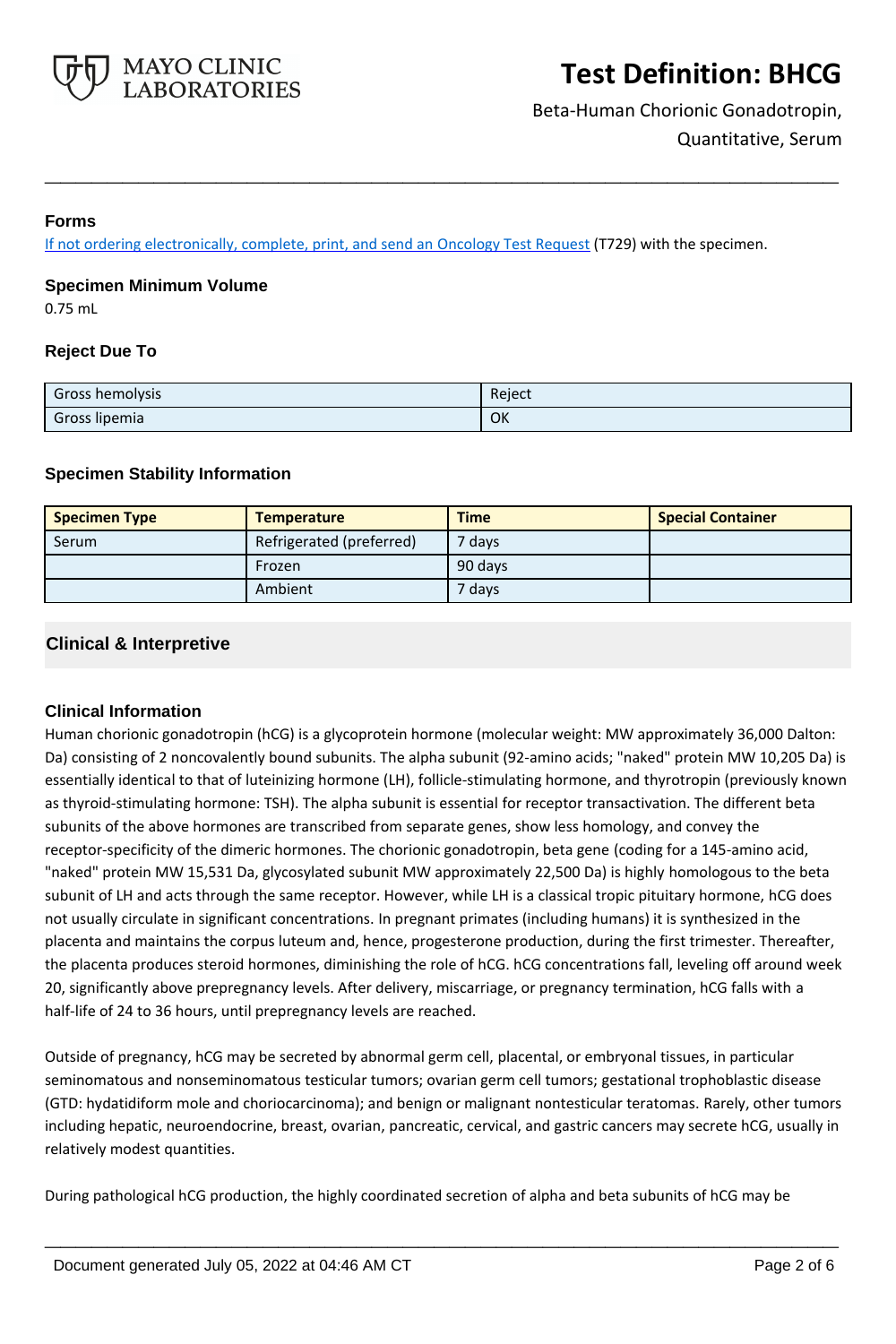

Beta-Human Chorionic Gonadotropin, Quantitative, Serum

disturbed. In addition to secreting intact hCG, tumors may produce disproportionate quantities of free alpha-subunits or, more commonly, free beta-subunits. Assays that detect both intact hCG and free beta-hCG, including this assay, tend to be more sensitive in detecting hCG-producing tumors.

**\_\_\_\_\_\_\_\_\_\_\_\_\_\_\_\_\_\_\_\_\_\_\_\_\_\_\_\_\_\_\_\_\_\_\_\_\_\_\_\_\_\_\_\_\_\_\_\_\_\_\_**

With successful treatment of hCG-producing tumors, hCG levels should fall with a half-life of 24 to 36 hours, and eventually return to the reference range.

## **Reference Values**

Children(1,2) Males Birth-3 months:  $<$  or =50 IU/L\* >3 months-<18 years: <1.4 IU/L Females Birth-3 months: < or =50 IU/L\* >3 months-<18 years: <1.0 IU/L

\*Human chorionic gonadotropin (hCG), produced in the placenta, partially passes the placental barrier. Newborn serum beta-hCG concentrations are approximately 1/400th of the corresponding maternal serum concentrations, resulting in neonate beta-hCG levels of 10-50 IU/L at birth. Clearance half-life is approximately 2-3 days. Therefore, by 3 months of age, levels comparable to adults should be reached.

Adults (97.5th percentile) Males: <1.4 IU/L Females Premenopausal, nonpregnant: <1.0 IU/L Postmenopausal: <7.0 IU/L

Pediatric reference values based on:

1. Chen RJ, Huang SC, Chow SN, Hsieh CY: Human chorionic gonadotropin pattern in maternal circulation. Amniotic fluid and fetal circulation in late pregnancy. J Reprod Med. 1993;38:151-154

2. Schneider DT, Calaminus G, Gobel U: Diagnostic value of alpha 1-fetoprotein and beta-human chorionic gonadotropin in infancy and childhood. Pediatr Hematol Oncol. 2001;18:11-26

### **Interpretation**

After delivery, miscarriage, or pregnancy termination, human chorionic gonadotropin (hCG) falls with a half-life of 24 to 36 hours, until prepregnancy levels are reached. An absent or significantly slower decline is seen in patients with retained products of conception.

Gestational trophoblastic disease (GTD) is associated with very considerable elevations of hCG, usually above 2 multiples of the medians for gestational age persisting or even rising beyond the first trimester.

Serum hCG levels are elevated in approximately 40% to 50% of patients with nonseminomatous testicular cancer and 20% to 40% of patients with seminoma. Markedly elevated levels of hCG (>5000 IU/L) are uncommon in patients with pure seminoma and indicate the presence of a mixed testicular cancer.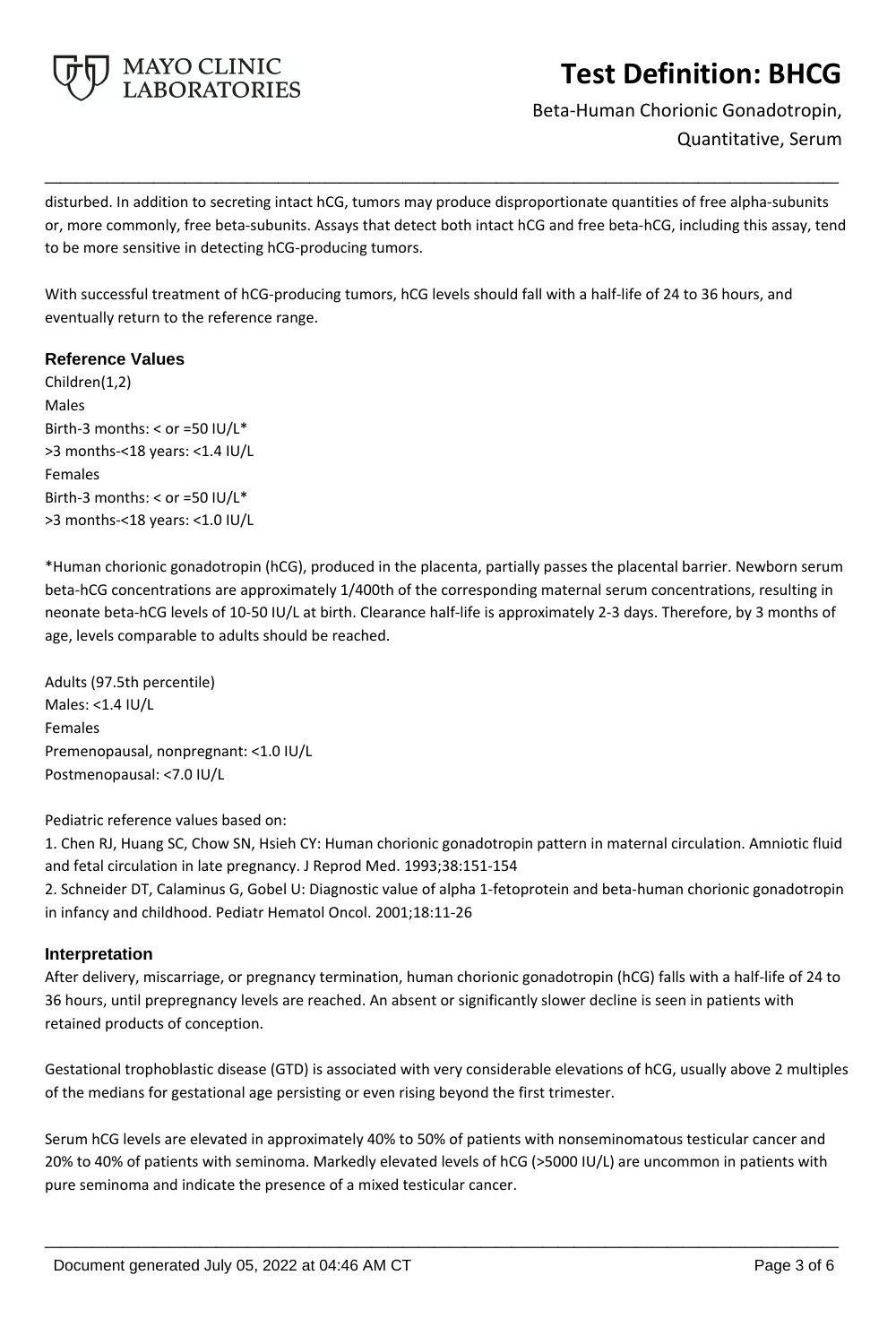

Beta-Human Chorionic Gonadotropin, Quantitative, Serum

Ovarian germ cell tumors (approximately 10% of ovarian tumors) display elevated hCG levels in 20% to 50% of cases. Teratomas in children may overproduce hCG, even when benign, resulting in precocious pseudopuberty. Levels may be elevated to similar levels as seen in testicular cancer.

**\_\_\_\_\_\_\_\_\_\_\_\_\_\_\_\_\_\_\_\_\_\_\_\_\_\_\_\_\_\_\_\_\_\_\_\_\_\_\_\_\_\_\_\_\_\_\_\_\_\_\_**

Among nonreproductive tumors, hepatobiliary tumors (hepatoblastomas, hepatocellular carcinomas, and cholangiocarcinomas) and neuroendocrine tumors (eg, islet cell tumors and carcinoids) are those most commonly associated with hCG production.

Many hCG-producing tumors also produce other embryonic proteins or antigens, in particular alpha fetoprotein (AFP). AFP should, therefore, also be measured in the diagnostic workup of such neoplasms.

Complete therapeutic response in hCG-secreting tumors is characterized by a decline in hCG levels with an apparent half-life of 24 to 36 hours and eventual return to concentrations within the reference range. GTD and some tumors may produce hyperglycoslated hCG with a longer half-life, but an apparent half-life of more than 3 days suggests the presence of residual hCG-producing tumor tissue.

A rise in hCG levels above the reference range in patients with hCG-producing tumors that had previously been treated successfully, suggests possible local or distant metastatic recurrence.

## **Cautions**

Despite strenuous efforts at standardization, different human chorionic gonadotropin (hCG) assays show only modest agreements with each other. Therefore, whenever serial monitoring of hCG concentration is required, the same assay should be used for all measurements.

Transient elevations of serum hCG can occur following chemotherapy in patients with susceptible tumors, due to massive tumor cell lysis; these transient elevations should not be confused with tumor progression.

Normal serum levels of hCG do not always exclude tumor persistence since tumors may undergo transition to differentiated teratomas, which may not produce hCG.

In individuals with incomplete or complete primary hypogonadism (eg, menopausal women, XXY males, surgically or medically castrated individuals who are receiving inadequate sex steroid-replacement therapy), increased luteinizing hormone (LH)-gene transcription results in minor "leaky" transcription of hCG, and hCG levels of 3 to 5 IU/L and, in some cases, levels as high as 25 IU/L, may be seen. In postmenopausal women, hCG levels ranging from 3.5 to 32 IU/L have been reported. In these cases, measurements of serum concentrations of sex hormones (LH and follicle-stimulating hormone) might be indicated.

End-stage renal failure is associated with up to 10-fold elevations in serum hCG levels.

Among immunometric assays, hCG assays have been found uniquely susceptible to heterophile antibody interference, resulting in occasional false-positive results. Our current assay has been proven robust in this respect, but rare interferences still occur. Typically, the observed false-positive elevations are modest, ranging from just above the reference range to levels of 50 to 60 IU/L. If such results are seen and are discordant with the clinical picture or other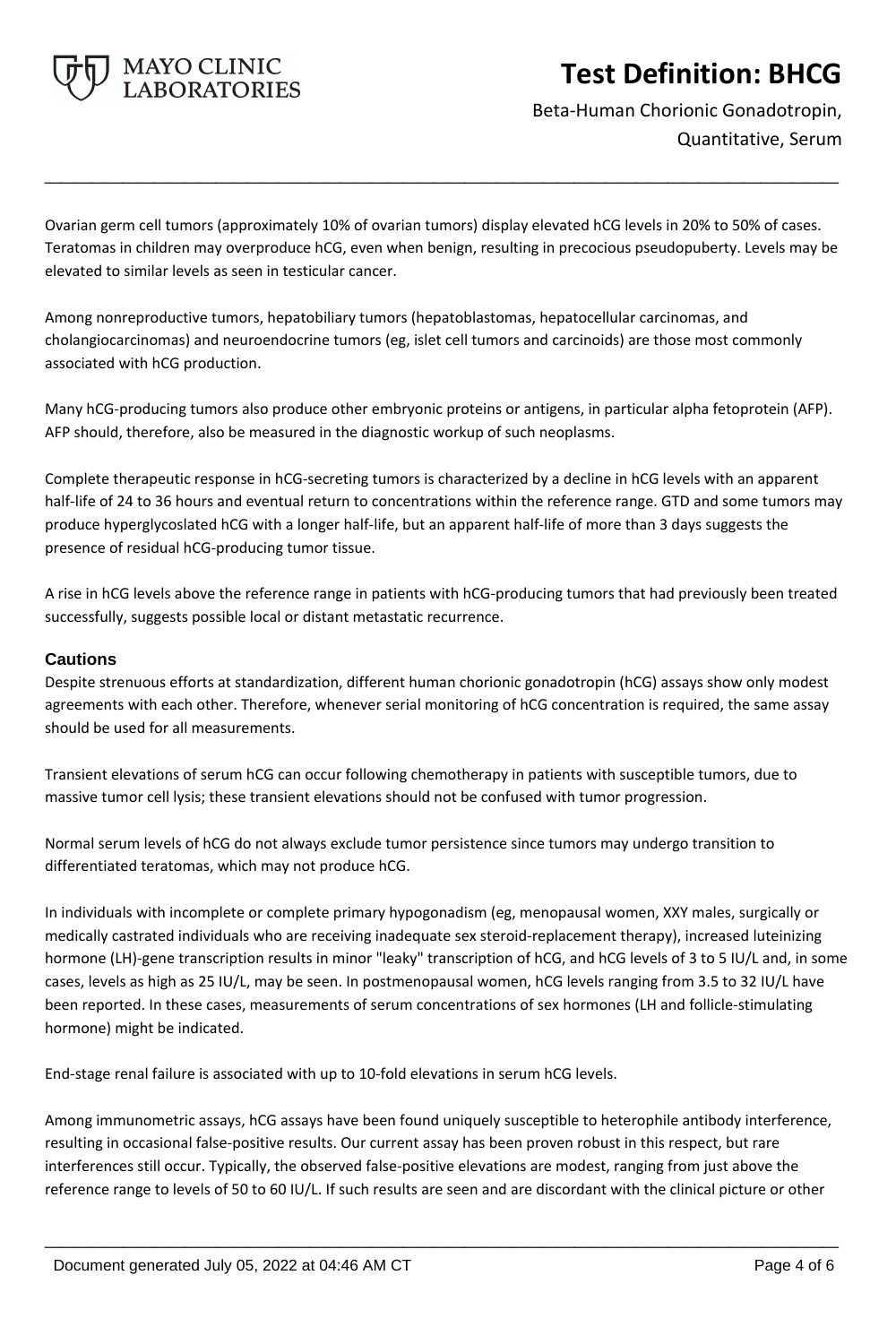

Beta-Human Chorionic Gonadotropin, Quantitative, Serum

biochemical or imaging tests, then the laboratory should be alerted. Rerunning the specimen in question after additional blocking treatment may resolve the issue. For patients with apparent serum hCG concentrations above 15 to 20 IU/L, hCG should also be detectable in urine, if it is truly elevated. Failure to detect urinary hCG in such patients, supports a false-positive serum hCG test.

**\_\_\_\_\_\_\_\_\_\_\_\_\_\_\_\_\_\_\_\_\_\_\_\_\_\_\_\_\_\_\_\_\_\_\_\_\_\_\_\_\_\_\_\_\_\_\_\_\_\_\_**

In rare cases, interference due to extremely high titers of antibodies to analyte-specific antibodies, streptavidin or ruthenium can occur. The laboratory should be alerted if hCG values does not correlate with the clinical presentation.

## **Clinical Reference**

1. Cole LA, Khanlian SA, Muller CY: Detection of perimenopause or postmenopause human chorionic gonadotropin: an unnecessary source of alarm. Am J Obstet Gynecol. 2008;198:275.e1-275.e7

2. Schneider DT, Calaminus G, Gobel U: Diagnostic value of alpha 1-fetoprotein and beta-human chorionic gonadotropin in infancy and childhood. Pediatr Hematol Oncol. 2001;18(1):11-26

3. Cole LA, Butler S: Detection of hCG in trophoblastic disease. The USA hCG reference service experience. J Reprod Med. 2002;40(6):433-444

4. von Eyben FE: Laboratory markers and germ cell tumors. Crit Rev Clin Lab Sci .2003;40(4):377-427

5. Sturgeon CM, Duffy MJ, Stenman UH: National Academy of Clinical Biochemistry laboratory medicine practice guidelines for use of tumor markers in testicular, prostate, colorectal, breast, and ovarian cancers. Clin Chem. 2008; 54(12):e11-79

# **Performance**

### **Method Description**

The Roche hCG (human chorionic gonadotropin) assay is a 2-site immunometric sandwich assay using electrochemiluminescence detection. Patient specimen, biotinylated monoclonal hCG-specific antibody, and monoclonal hCG-specific antibody labeled with a ruthenium react to form a complex. Streptavidin-coated microparticles act as the solid phase to which the complex becomes bound. Voltage is applied to the electrode inducing a chemiluminescent emission from the ruthenium, which is then measured against a calibration curve to determine the amount of hCG in the patient specimen.(Package insert: hCG. Roche Diagnostics; V1.0, 05/2017)

**\_\_\_\_\_\_\_\_\_\_\_\_\_\_\_\_\_\_\_\_\_\_\_\_\_\_\_\_\_\_\_\_\_\_\_\_\_\_\_\_\_\_\_\_\_\_\_\_\_\_\_**

# **PDF Report**

No

**Day(s) Performed** Monday through Friday

**Report Available** 1 to 3 days

**Specimen Retention Time** 12 months

# **Performing Laboratory Location**